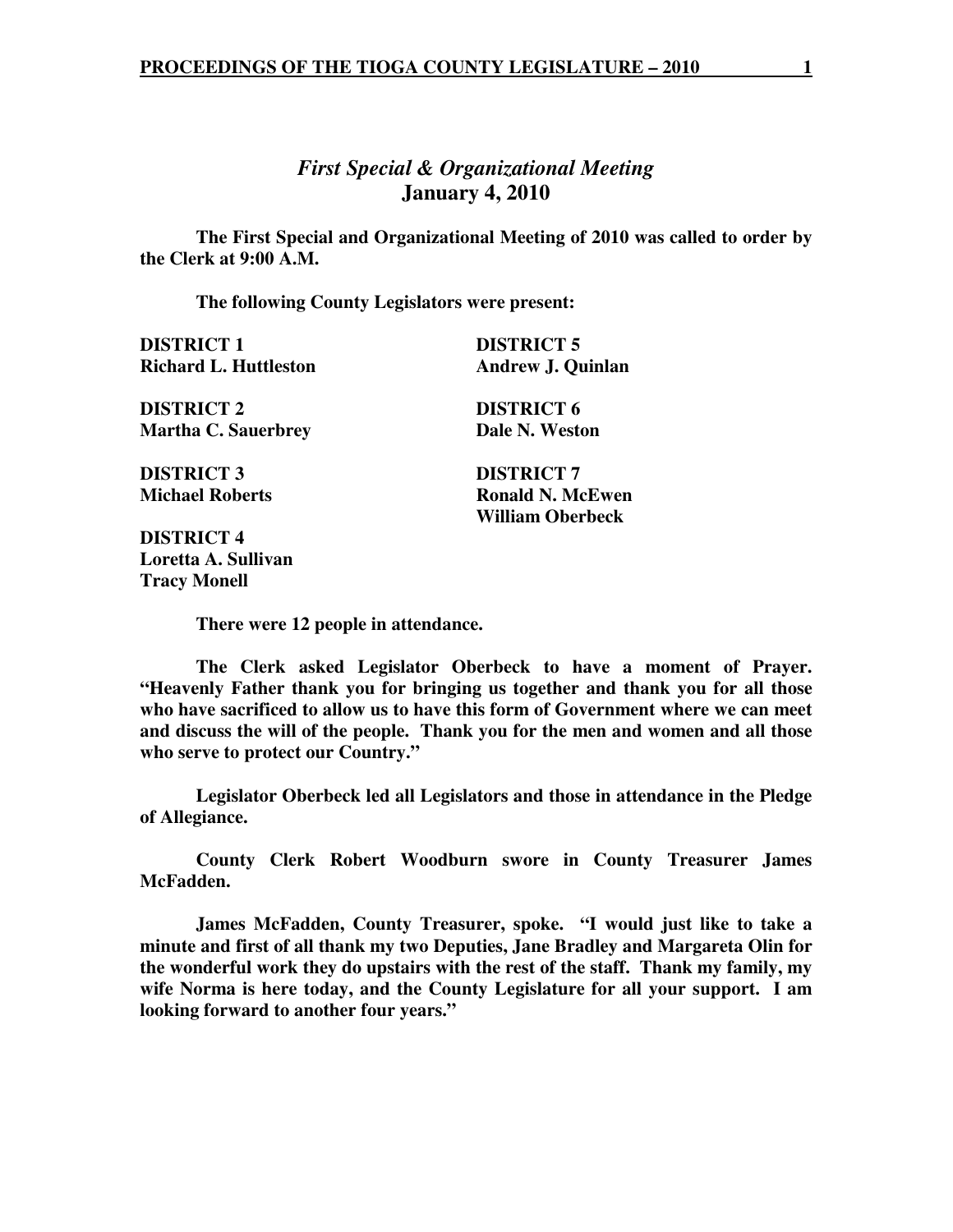**The Clerk announced that the first order of business was the election of a Chair. Legislator Huttleston nominated Legislator Weston, seconded by Legislator Oberbeck. Legislator Monell moved to close the nominations, seconded by Legislator McEwen. On roll call vote all members voted Aye and the Clerk cast one ballot and Legislator Weston was appointed Chair of the Tioga County Legislature for a one year term.** 

**County Clerk Robert Woodburn swore Legislator Dale Weston in as Chair of the Tioga County Legislature for 2010.** 

**Chair Weston spoke. "Thank you. I would like to offer a welcome to this, our first session of the Tioga County Legislature in 2010. At the same time I extend my thanks to you, the Legislators, for the nomination of the position of Legislative Chair. The challenge we have ahead of us in 2010 is a monumental one. In 2009 we saved money by cutting budgets, consolidating space, implanting a 60 day hiring freeze, cutting personnel, and using money from the fund balance to name a few. In my estimation the cost cutting we did in 2009 may well pale in comparison to the task confronting us in the year 2010.** 

 **"A reality check. The New York State Government has no good financial news on the horizon. We have no idea what the Federal Government will be doing with regard to our revenue potential. The Tioga County sales tax, an important source of our revenue, declined in 2009.** 

 **"Unless we continue in last year's direction, the reality is that the taxpayers of Tioga County will have to bear the burden of balancing the budget. To me this is unacceptable. So my fellow Legislators I am issuing each and every one including myself a challenge to take this burden from the taxpayers backs and yet maintain the essential services needed by our citizens and those mandated by the State of New York. We are starting this game on our own one yard line and the only thing that I can be sure of at this particular time is there will be no winners and there will be many many losers.** 

 **It is the duty of the Legislature to attempt to equalize the anticipated sacrifices. The job requires the best we Legislators each have to give. I would also like to thank my wife Joan and my son Brent for stopping down. I did not expect that they were going to be here."** 

**The Chair announced the next order of business was the election of a Deputy Chair. Legislator McEwen nominated Legislator Sauerbrey, seconded by Legislator Oberbeck. Legislator Monell moved to close the nominations, seconded by Legislator McEwen. On roll call vote all members voted Aye and the Chair cast one ballot and Legislator Sauerbrey was appointed Deputy Chair of the Tioga County Legislature for a one year term.**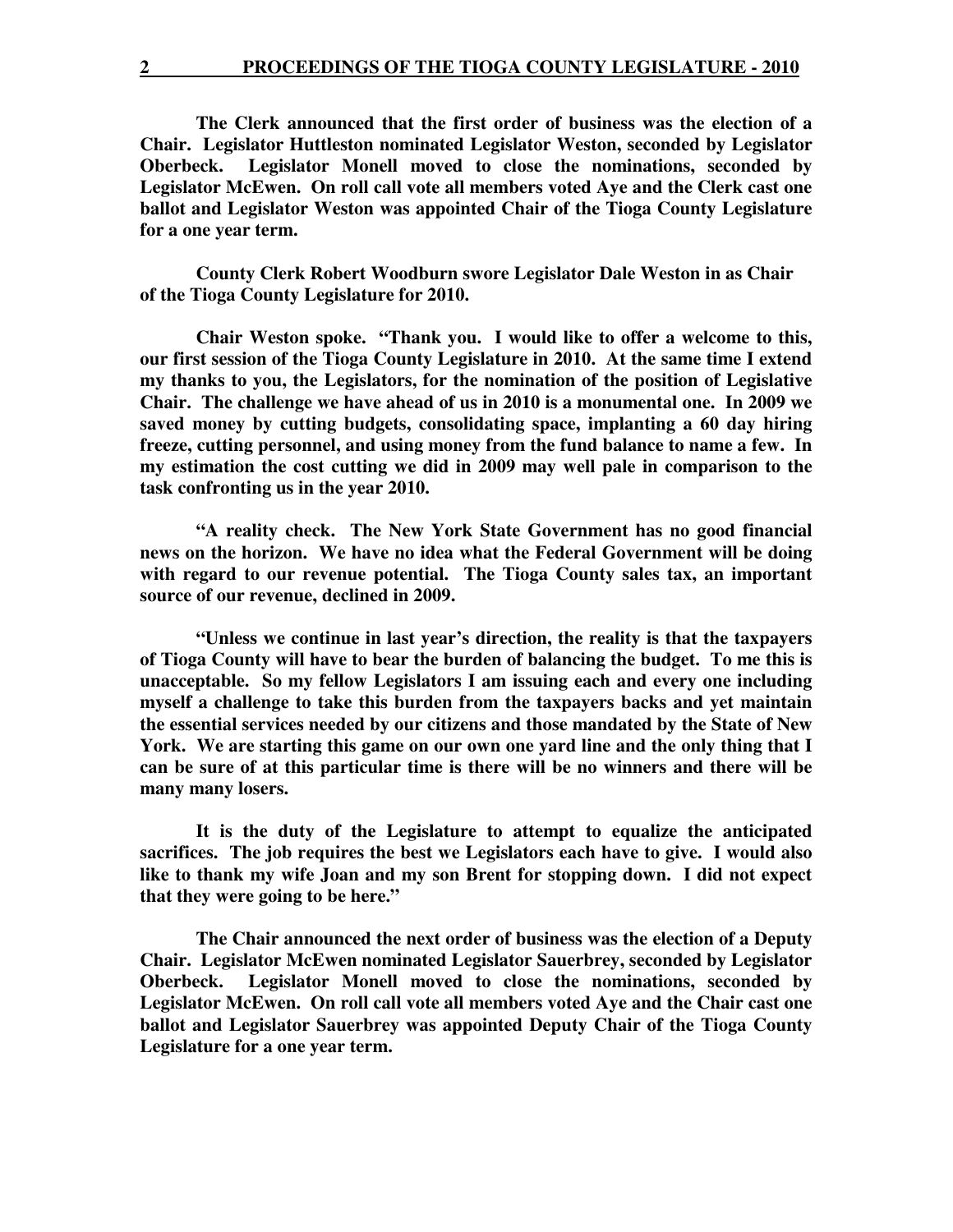**County Clerk Robert Woodburn swore Legislator Sauerbrey in as Deputy Chair of the Tioga County Legislature for 2010.** 

 **The Chair called for nominations for Public Information Officer. Legislator Huttleston nominated Maureen Dougherty, seconded by Legislator Sauerbrey. Legislator Monell moved to close the nominations, seconded by Legislator Sullivan. On roll call vote all Legislators voted for Maureen Dougherty as Public Information Officer, and the Chair cast one ballot and Maureen Dougherty was appointed Public Information Officer for a one year term.** 

 **The Chair called for nominations for Republican Majority Leader. Legislator Sauerbrey nominated Legislator William Oberbeck, seconded by Legislator Roberts. Legislator McEwen moved to close the nominations, seconded by Legislator Monell. On roll call vote all Legislators voted for Legislator William Oberbeck as Republican Majority Leader, and the Chair cast one ballot and Legislator William Oberbeck was appointed Republican Majority Leader for a one year term.** 

 **Chair Weston asked if there were any disclosures to be made.** 

 **Legislator Oberbeck stated. "I have no conflicts."** 

 **Legislator Weston stated. "I have no conflicts."** 

 **Legislator Quinlan stated. "I have no conflicts."**

 **Legislator Roberts stated. "I have no conflicts."**

 **Legislator Sauerbrey stated. "I have no conflicts."** 

 **Legislator Sullivan stated. "I have no conflicts."** 

 **Legislator Huttleston read a personal disclosure. "I have my own real estate appraisal business and I do no appraisals for County owned properties or appraisals of properties for purchase or proposed purchase by Tioga County."** 

 **Legislator McEwen stated. "I have no conflicts."** 

 **Legislator Monell stated. "I have no conflicts."** 

**REFERRED TO: LEGISLATIVE WORKSESSION COMMITTEE** 

**RESOLUTION NO. 1–10** *TRIPS AUTHORIZED*

 **Adoption moved by Legislator McEwen, seconded by Legislator Monell.**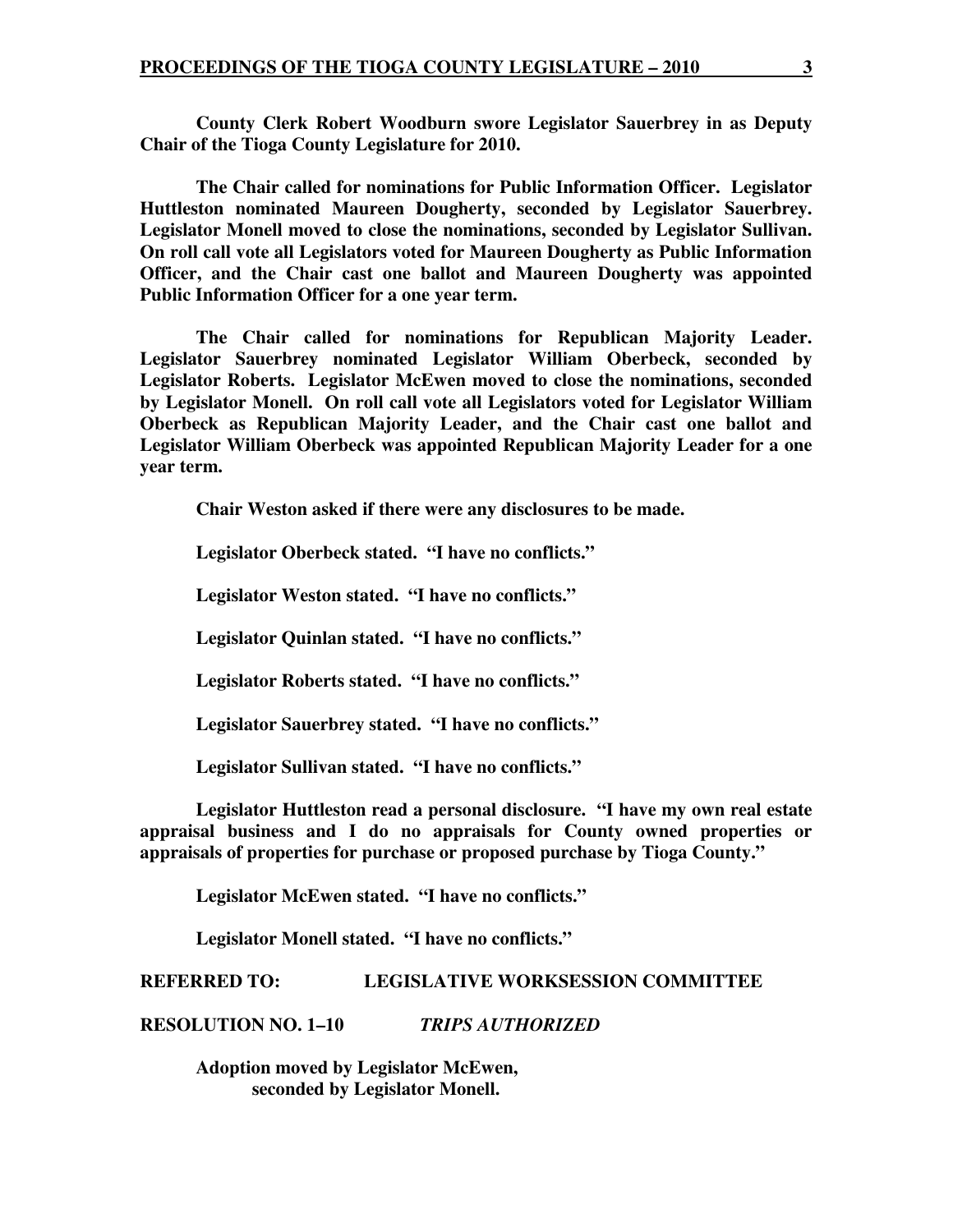**RESOLVED: That the Chair and the Clerk of the County Legislature, the County Attorney, and County Legislators be, and they hereby are, authorized to make such trips as their duties may require and that their actual and necessary expenses for travel, meals and lodging incurred on such trips be a County charge.** 

# **CARRIED**

| <b>REFERRED TO:</b>        | <b>FINANCE COMMITTEE</b>       |
|----------------------------|--------------------------------|
| <b>RESOLUTION NO. 2-10</b> | <b>DESIGNATION OF OFFICIAL</b> |

 **Adoption moved by Legislator McEwen, seconded by Legislator Monell.** 

**RESOLVED: That, pursuant to the powers vested in this Legislature by Section 212 of the County Law, as amended, the following Banks within New York State be, and they hereby are designated as depositories for the deposit of all monies received by the County Treasurer, to an amount not to exceed the sum set opposite the name of each Bank as follows:** 

 *DEPOSITORIES* 

| <b>JP Morgan Chase Bank</b>                  | \$25,000,000 |
|----------------------------------------------|--------------|
| <b>Chemung Canal Trust Company</b>           | \$25,000,000 |
| Citizens Bank, N.A.                          | \$25,000,000 |
| <b>Community Bank, N.A.</b>                  | \$25,000,000 |
| <b>HSBC Bank USA, N.A.</b>                   | \$25,000,000 |
| <b>M&amp;T Bank</b>                          | \$25,000,000 |
| <b>Tioga State Bank</b>                      | \$25,000,000 |
| <b>National Bank and Trust Company, N.A.</b> | \$25,000,000 |
|                                              |              |

 **Roll Call Ayes 09 Noes 00 Absent 00 CARRIED**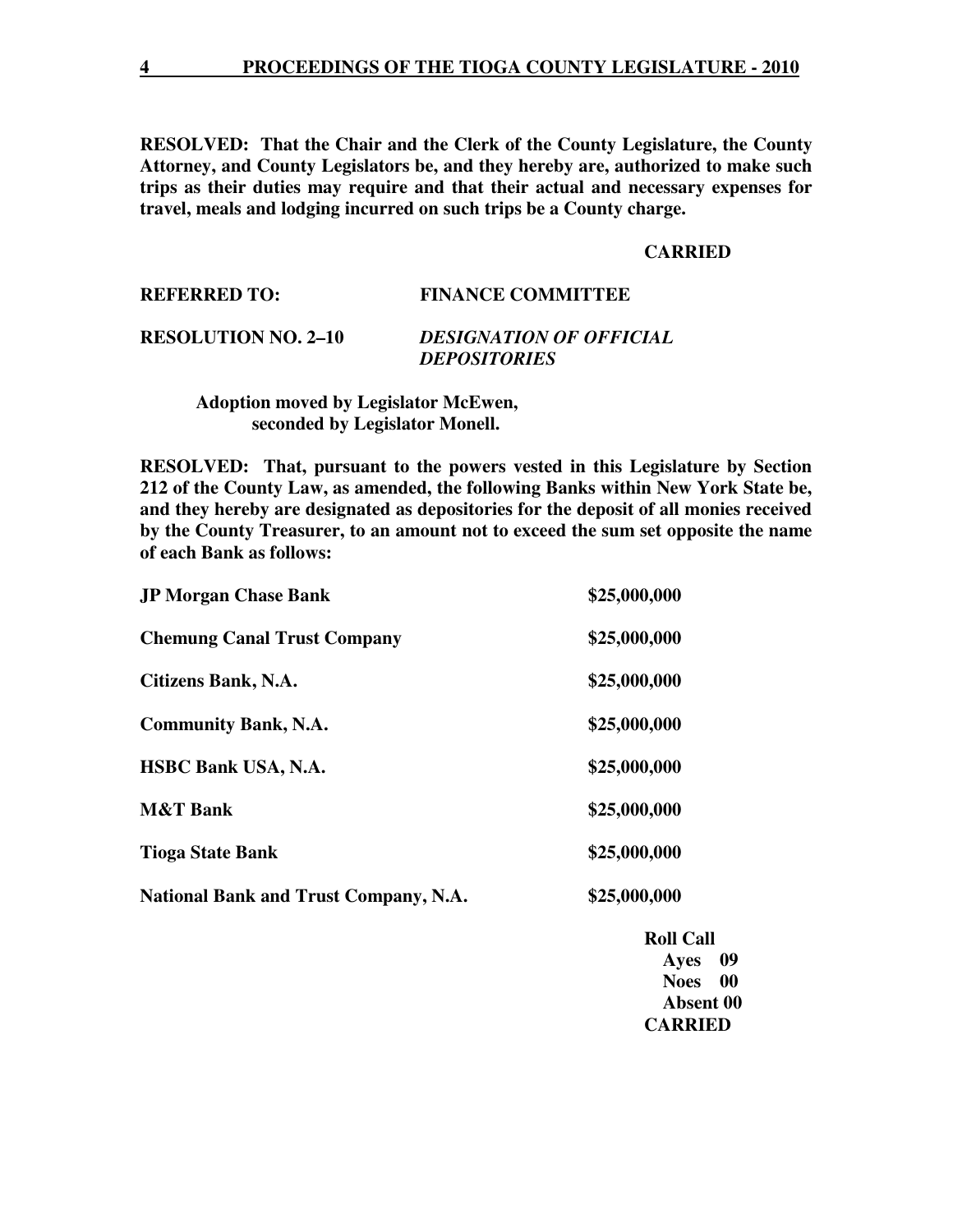#### **REFERRED TO: LEGISLATIVE WORKSESSION COMMITTEE**

**RESOLUTION NO. 3–10** *DESIGNATE OFFICIAL NEWSPAPERS* 

 **Adoption moved by Legislator Oberbeck, seconded by Legislator Sullivan.** 

**RESOLVED: That the Tioga County Courier and the Morning Times are hereby designated official newspapers for the publication of all local laws, notices and other matters required by law to be published pursuant to County Law** δ**214, Subd. 2; and be it further** 

**RESOLVED: That the Press and Sun Bulletin, a daily newspaper, is hereby designated as the official newspaper for purposes of publishing all local laws, notices and other matters required by law to be published at such times that there is insufficient time to publish in the above two newspapers.** 

**On roll call vote on the above resolution, eight Legislators voted Aye, Legislator Huttleston voting no, and the resolution was adopted.** 

**REFERRED TO: LEGISLATIVE WORKSESSION COMMITTEE** 

| <b>RESOLUTION NO. 4–10</b> | <b>DESIGNATION OF NEWSPAPER FOR</b> |
|----------------------------|-------------------------------------|
|                            | <b>REPUBLICAN PARTY</b>             |

 **Adoption moved by Legislator Oberbeck, seconded by Legislator McEwen.** 

**RESOLVED: That the Morning Times is hereby designated as the newspaper published in the County of Tioga for the Republican Party to publish the Election notices issued by the Secretary of State, and to publish the official canvass pursuant to County Law** δ**214, Subd. 1.** 

# **CARRIED**

#### **REFERRED TO: LEGISLATIVE WORKSESSION COMMITTEE**

**RESOLUTION NO. 5–10** *DESIGNATION OF NEWSPAPER FOR DEMOCRATIC PARTY*

 **Adoption moved by Legislator Oberbeck, seconded by Legislator Sauerbrey.**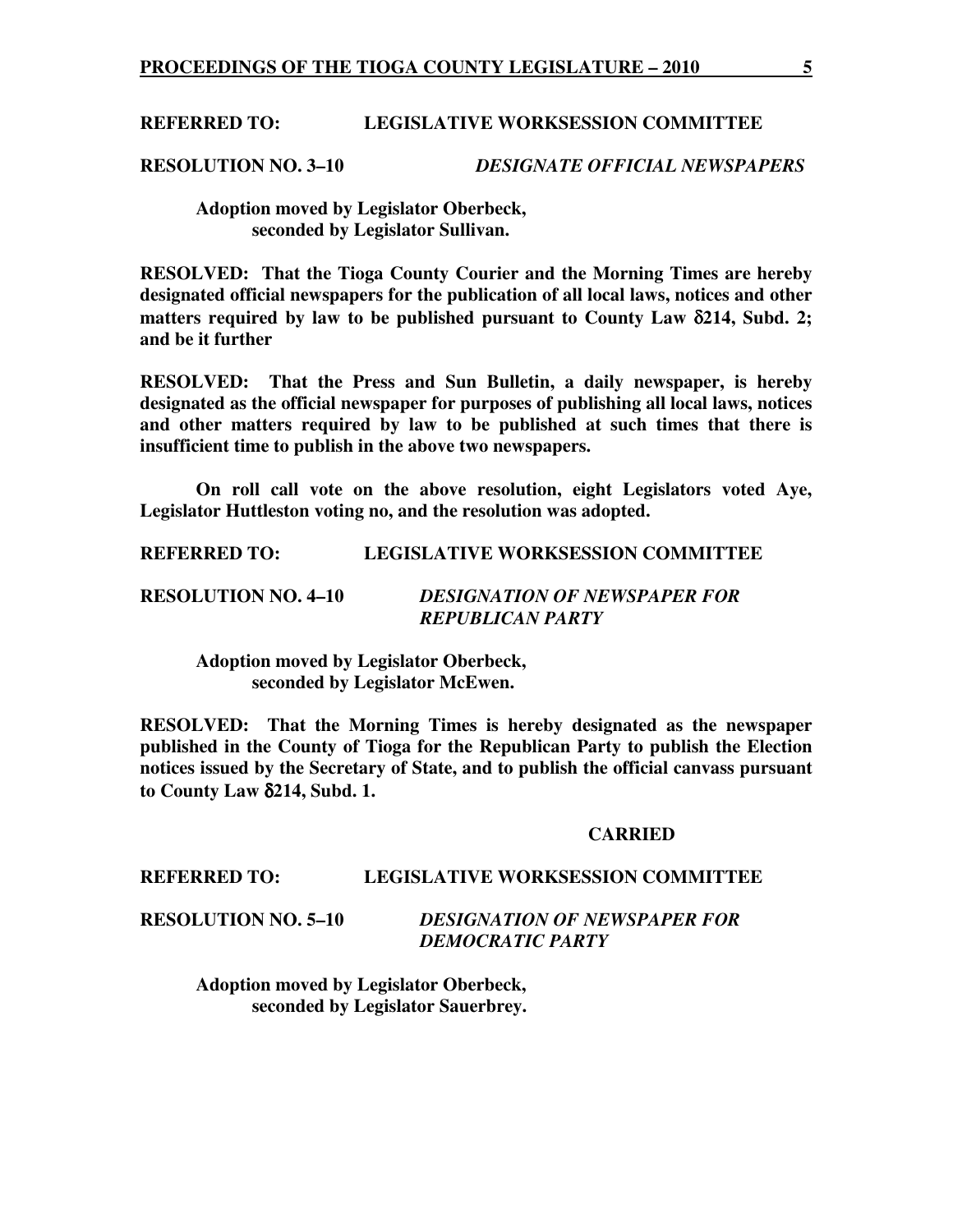**RESOLVED: That the Tioga County Courier is hereby designated as the newspaper published in the County of Tioga for the Democratic Party to publish the Election notices issued by the Secretary of State, and to publish the official canvass pursuant to County Law** δ**214, Subd. 1.** 

**On roll call vote on the above resolution, eight Legislators voted Aye, Legislator Huttleston voting no, and the resolution was adopted.** 

**REFERRED TO: LEGISLATIVE WORKSESSION COMMITTEE** 

**RESOLUTION NO. 6–10** *SET SALARY OF CHAIR*

 **Adoption moved by Legislator Oberbeck, seconded by Legislator Monell.** 

**RESOLVED: That the salary of the Chair of the Tioga County Legislature be set at \$30,400 per year, which includes the salary received as County Legislator of \$9,400 and an additional \$21,000 to serve as Chair.** 

> **Roll Call: Ayes 09 Noes 00 Absent 00 CARRIED**

### **REFERRED TO: LEGISLATIVE WORKSESSION COMMITTEE**

**RESOLUTION NO. 7–10** *FIX DATES AND TIMES OF TIOGA COUNTY LEGISLATIVE MEETINGS* 

> **Adoption moved by Legislator Oberbeck, seconded by Legislator Sauerbrey.**

**RESOLVED: That the Tioga County Legislature during 2010 shall meet regularly in the Edward D. Hubbard Auditorium of the County Office Building, 56 Main Street, Owego, New York at 1:30 P.M. on the Tuesday following Committees which are held during the first full work week of the month; and be it further** 

**RESOLVED: That the, March, June, September and December 2010 Legislative meetings shall be held at 6:00 P.M.** 

**CARRIED**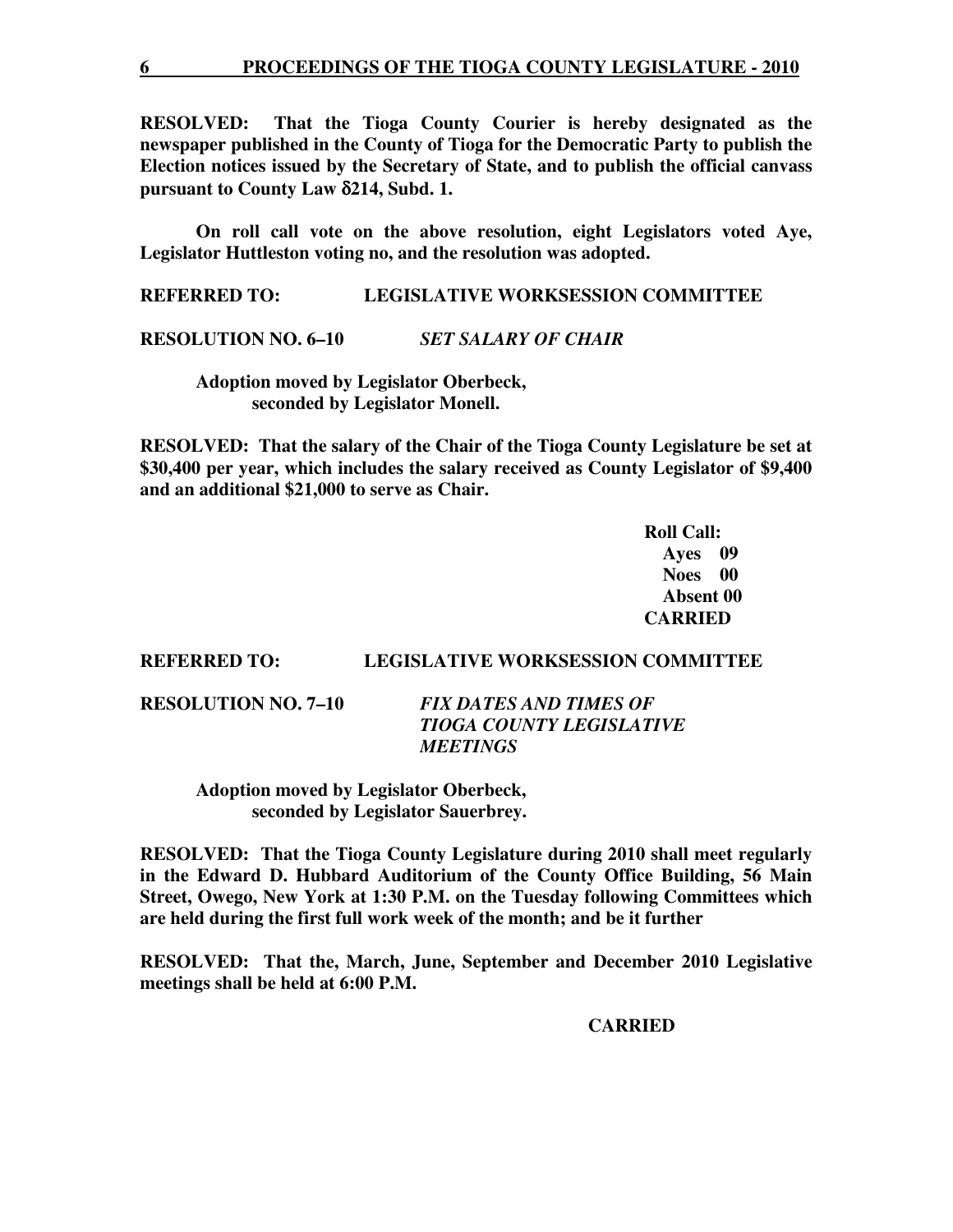#### **REFERRED TO: LEGISLATIVE WORKSESSION COMMITTEE**

**RESOLUTION NO. 8–10** *SET TERM OF PUBLIC DEFENDER AND MAKE APPOINTMENT* 

 **Adoption moved by Legislator McEwen, seconded by Legislator Oberbeck.** 

**WHEREAS: The Legislature is desirous of setting the term of the Public Defender to run concurrently with the term of the Legislature; now therefore be it** 

**RESOLVED: That the Public Defender, appointed in accordance with §716 of the County Law, shall be appointed for a term to run concurrently with the term of Legislators elected in Group One as set forth in Local Law No. 2 of the year 1994, provided that said appointment continues to remain "at the pleasure" of the Legislature; and be it further** 

**RESOLVED: That George Awad be, and he hereby is, appointed Public Defender for Tioga County for a term to run concurrently with the term of Legislators elected in Group One, which will be effective January 1, 2010 and run the remainder of Legislative Group One which is due to expire on December 31, 2011.** 

#### **CARRIED**

| <b>REFERRED TO:</b>        | <b>ADMINISTRATIVE SERVICES</b>                  |
|----------------------------|-------------------------------------------------|
| <b>RESOLUTION NO. 9–10</b> | <b>APPOINTMENT OF</b><br>ADMINISTRATIVE CORONER |

 **Adoption moved by Legislator Huttleston, seconded by Legislator Monell.** 

**WHEREAS: The Tioga County Coroners have selected an Administrative Coroner for 2010; and** 

**WHEREAS: Such Administrative Coroner will perform the supervisory duties of managing their budget, paying the bills, and various office functions of the Coroner's office; and** 

**WHEREAS: The Administrative Coroner will have no supervisory authority over the other Coroners; therefore be it** 

**RESOLVED: That W. Stewart Bennett, Tioga County Coroner, has been selected by the four duly elected County Coroners to be designated as the Administrative Coroner for 2010 and be given a stipend of \$3,000.00 as set forth in the County budget.**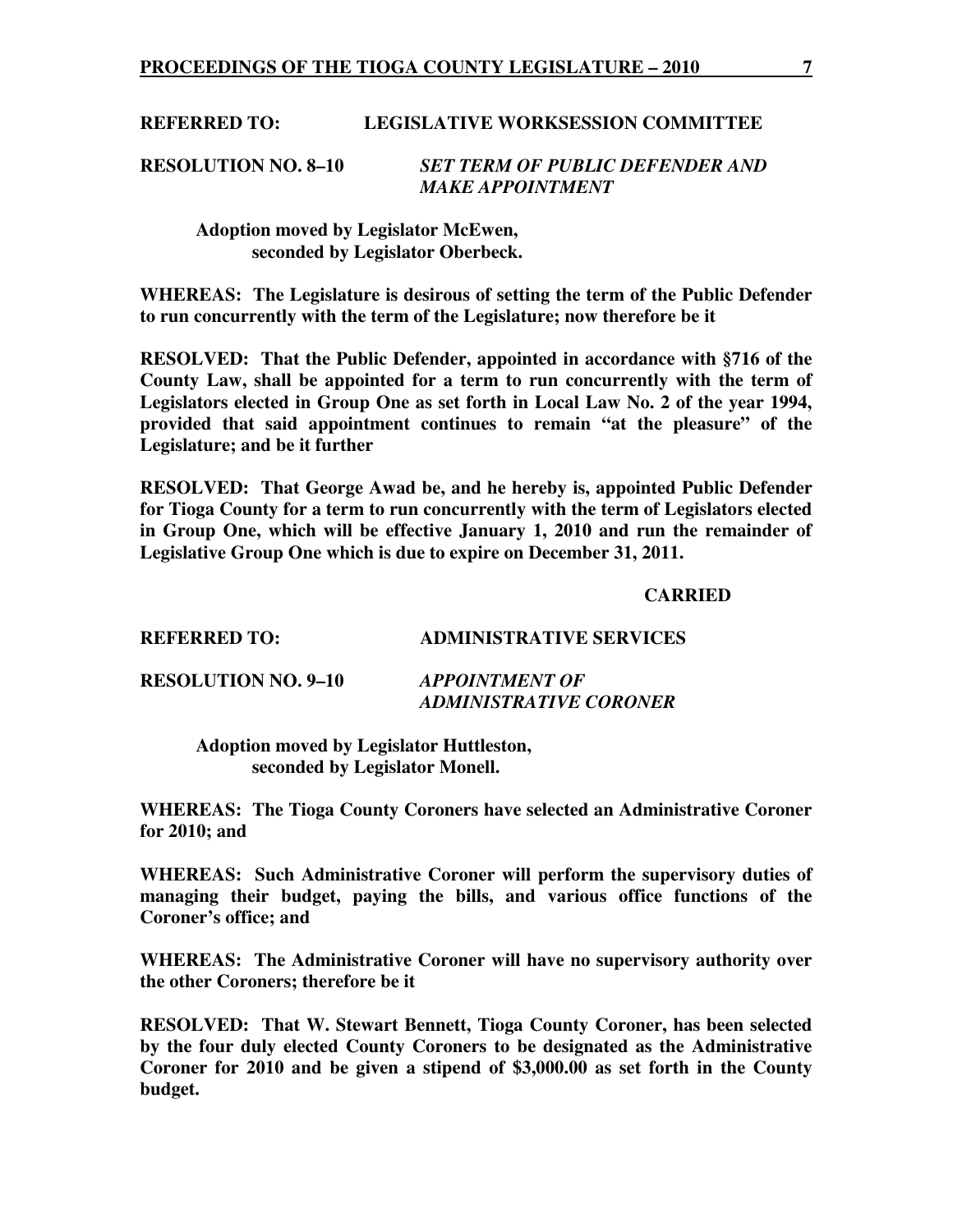**Roll Call: Ayes 09 Noes 00 Absent 00 CARRIED** 

#### **REFERRED TO: LEGISLATIVE WORKSESSION**

*SOIL & WATER CONSERVATION* 

**RESOLUTION NO. 10–10** *APPOINT MEMBERS* 

 *FISH & WILDLIFE MANAGEMENT BOARD* 

 **Adoption moved by Legislator McEwen, seconded by Legislator Sauerbrey.** 

**RESOLVED: That Robert Woodburn, County Clerk, be appointed as the Elected Official Representative to the Fish and Wildlife Management Board for a two-year term through December 31, 2011 and Jeff Barnes be appointed as the Sportsman Member to the Fish and Wildlife Management Board for a two-year term through December 31, 2011.** 

#### **CARRIED**

**REFERRED TO: LEGISLATIVE WORKSESSION RESOLUTION NO. 11–10** *APPOINT DIRECTORS* 

> **Adoption moved by Legislator McEwen, seconded by Legislator Sullivan.**

**RESOLVED: That Legislators Dale Weston and Tracy Monell are hereby appointed Directors of the Tioga County Soil and Water Conservation District for a one year term of January 1, 2010 through December 31, 2010.** 

 *DISTRICT* 

#### **CARRIED**

# **REFERRED TO: LEGAL COMMITTEE**

**RESOLUTION NO. 12-10** *AUTHORIZE CONTRACT KELLY SERVICES, INC***.** 

> **Adoption moved by Legislator Sauerbrey, Seconded by Legislator McEwen.**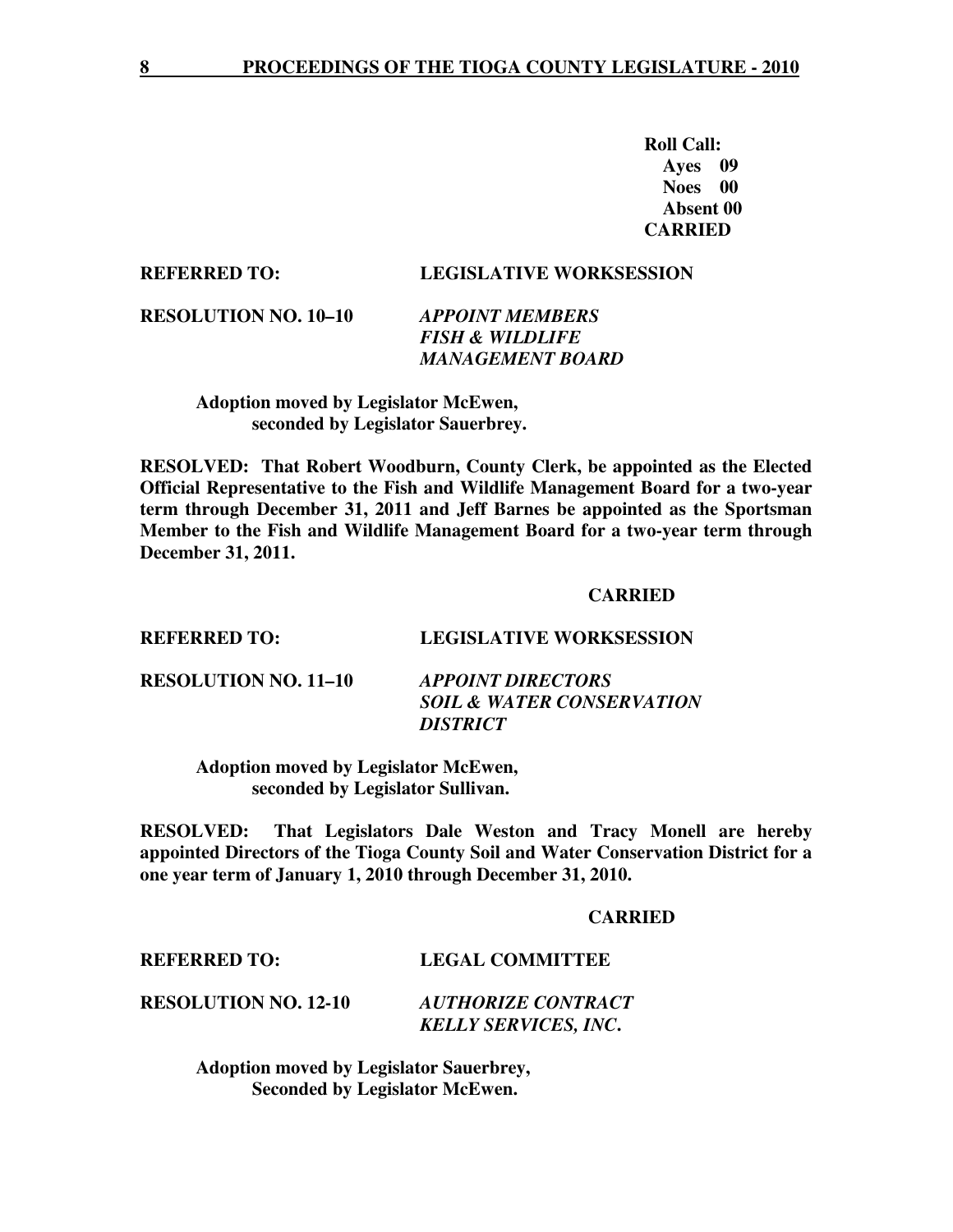**WHEREAS: Tioga County has provided Court Attendant services for the Tioga County Courts and the Uniform Court System Sixth Judicial District, which services cost is reimbursed to the County from the State of New York; and** 

**WHEREAS: Prior to January 1, 2010, the County had contracted with the individual court attendants, paying them as independent contractors; and** 

**WHEREAS: It has been determined by the Internal Revenue Service and by the New York State Workers' Compensation Board that the contracted individuals should be treated as employees; and** 

**WHEREAS: Due to the liabilities and risks involved, the County does not wish to employ the court attendants as Tioga County employees; and** 

**WHEREAS: The Sheriff notified the Unified Court System that the County would no longer provide such Court Attendant services to the Unified Court System effective January 1, 2010; and** 

**WHEREAS: The Unified Court System has requested that we continue to provide such services up to and including the end of the New York State budget year, March 31, 2010; after which the Unified Court System will contract for such services directly; and** 

**WHEREAS: The County does not wish to employ directly the individual court attendants but would rather contract with a temporary worker service to provide the services to the Court; and** 

**WHEREAS: Kelly Services, Inc. is willing to provide such a service; and** 

**WHEREAS: The Unified Court System is agreeable to allow Kelly Services, Inc. to provide such services on behalf of the County and is willing to reimburse the County for all costs associated with the Kelly Services, Inc. contract; and** 

**WHEREAS: Kelly Services, Inc. has provided a contract providing court attendant services at \$12.33 per hour effective January 4, 2010 to March 31, 2010, which has been reviewed and approved by the County Attorney; now therefore be it** 

**RESOLVED: That the Chair of the Legislature is authorized to execute the Kelly Services, Inc. contract providing Court Attendant services to the Unified Court System from January 4, 2010 to March 31, 2010 at a rate of \$12.33 per hour.** 

> **Roll Call: Ayes 09 Noes 00 Absent 00 CARRIED**